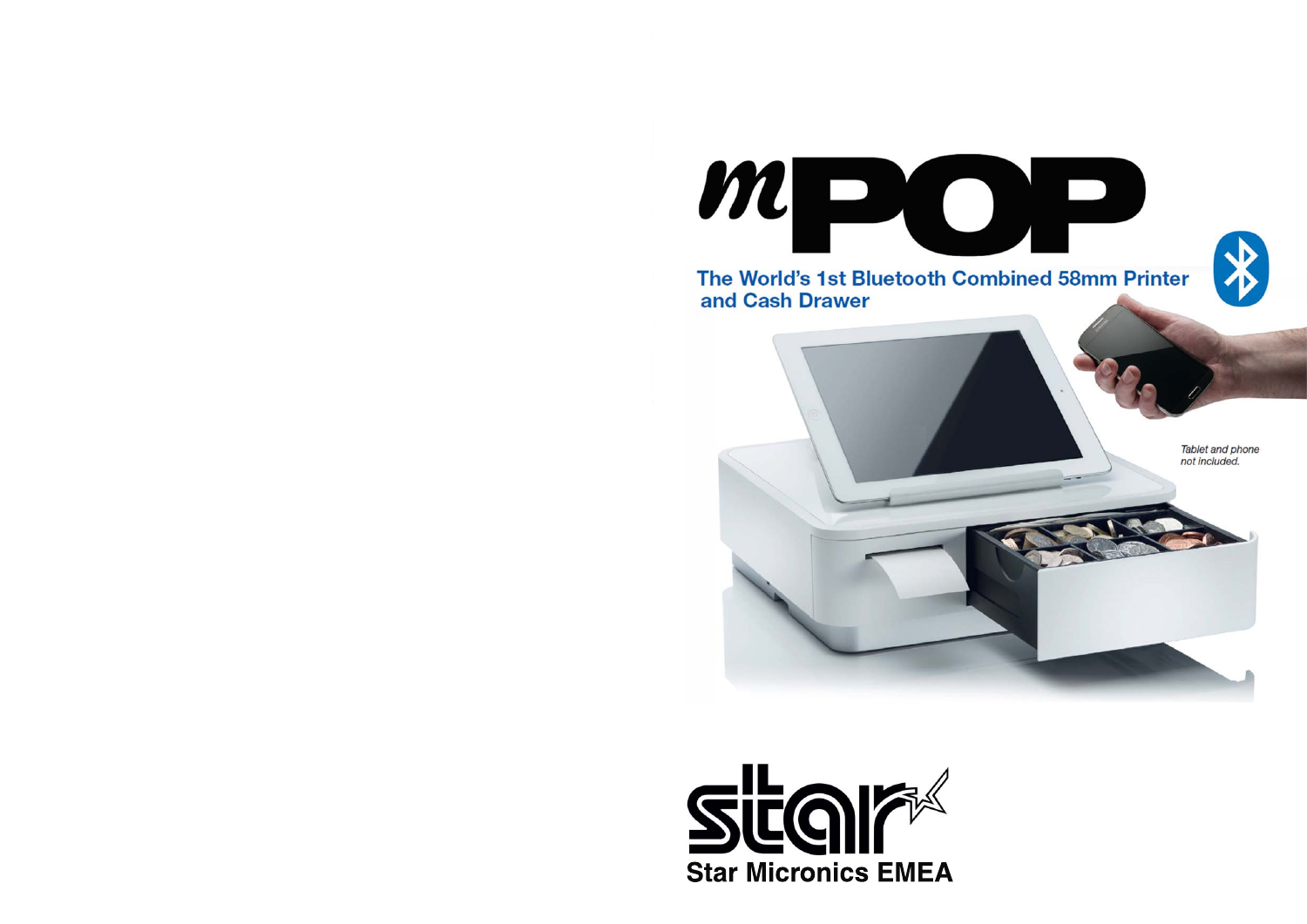



"The NEW ultimate and unique peripheral for merchants requiring a Bluetooth combined printer and cash drawer."

# **& Bluetooth**®



THE MOBILE POINT OF PURCHASE SOLUTION

**Outstanding connectivity and design, plus intuitive functionality and simple integration are delivered ready to work with your chosen, mobile, software and card payment system. Welcome to a new era for mPOS.**

# **The World's 1st Bluetooth Combined 58mm Printer and Cash Drawer**

Advanced mobile devices and app software have opened up new avenues for retailers. At Star Micronics we've developed the world's first conceptually driven, combined point of purchase cash drawer and printer in response to the need for an easily integrated mobile POS system. In the **mPOP** we've created something that's aesthetically simple and elegant, yet loaded with intuitive design features. At just 10cm high and 30cm wide it's easily transportable, whilst the Bluetooth connectivity means only one mains cable is needed for full operation.

mPOP works with all major mobile operating systems including Apple iOS, Android and Windows, giving retailers the freedom to use the platform that works for them.



The multiple functions and connectivity of the mPOP make processing customer transactions smooth and effortless for outlets such as bars and cafés, florists and pop up shops. The sleek design will complement any counter top or, for an even less intrusive look, it can be secured underneath a countertop.



mPOS

6

*Tablet and phone not included.*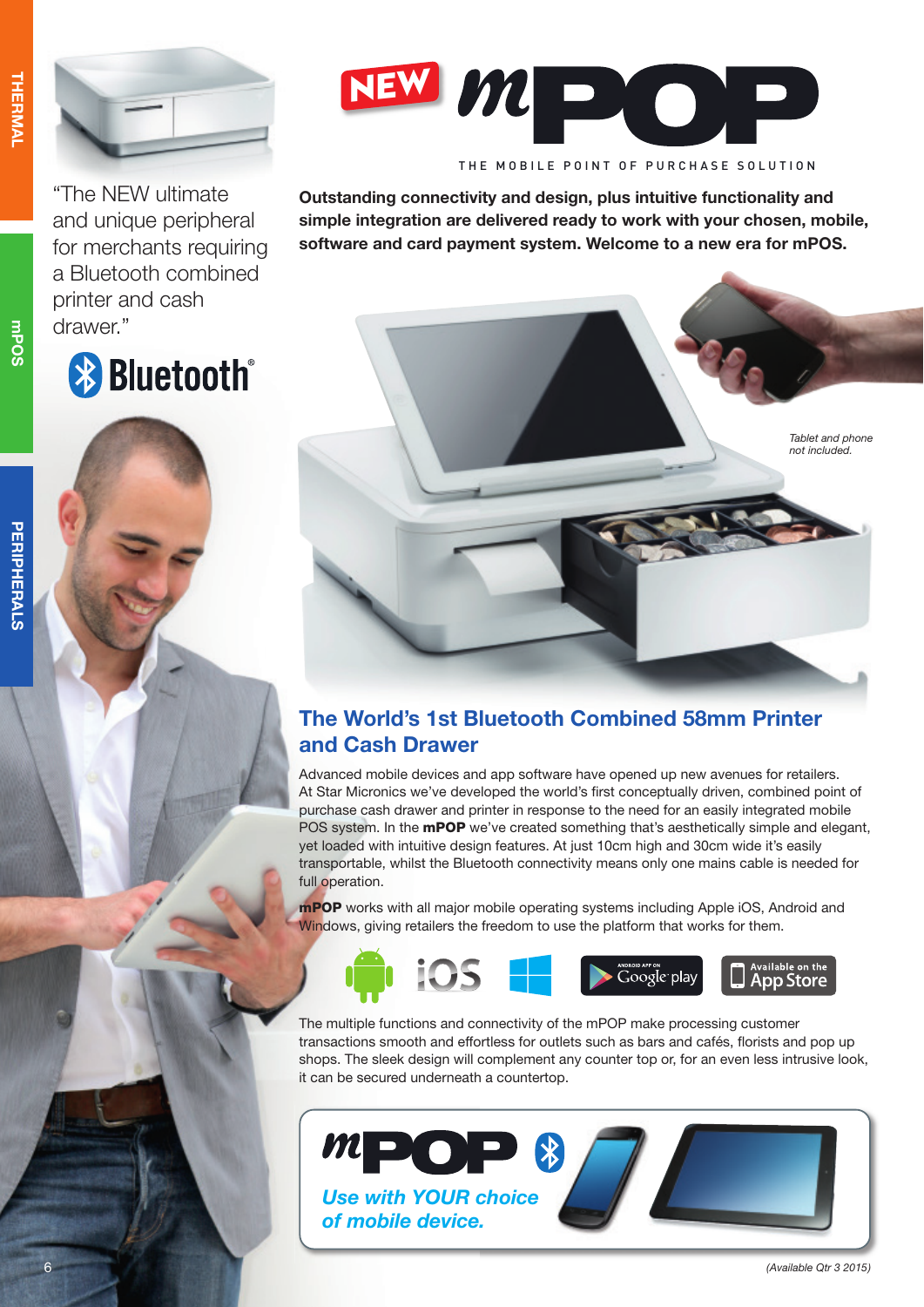

*MPOP* Reliable 100mm/second printer with intuitive top loading & easy front feed, the printer uses traditional direct thermal receipt paper which does not need ribbons or toner and is readily available. The partial cut guillotine automatically cuts the 58mm wide receipt so it won't drop on the floor. Simple paper loading – just push the front printer panel and press the easy release lever to drop in the paper roll and then print.

## **Functional but compact cash drawer**

A clean, fast drawer release reveals 6 or 8 coin holders capable of taking full bank bags of coins and 4 upright note dividers. Higher value notes can be stored securely under the coin inserts and a software lock provides extra security.

## *MPOP* Classic Bluetooth Connectivity

Choose the mobile device of your choice – Android, Apple, Linux or Windows tablet / smartphone for simple Bluetooth pairing. The mPOP LED display will quickly let you know pairing status as well as any issues such as paper out etc.



*MPOP* Compact, mobile POS design for the retail environment is further enhanced by the need for just one single mains cable for all mPOP functions. One or two external device chargers are included as well as the Star scanner which can be included at purchase or bought at a later date. USB connectivity ports are neatly positioned in a recess in the base of the unit, offering quick and easy access as well as providing its own secure cable management… *simply plug in and go!*

*MPOP* Security – a secure counter clip is supplied to help protect the mPOP unit when used above the counter along with the 3rd party Kensington<sup>™</sup> lock facility. The under-counter mount kit option will enable you to position the mPOP unit in a more secure environment if preferred.

#### **mPOP Specifications**

| <b>Two versions available:</b> |                          | 1. With Star Scanner<br>2. Without Star Scanner<br>(Star scanner can be purchased as an option)     |                                        |                                                                                                       |
|--------------------------------|--------------------------|-----------------------------------------------------------------------------------------------------|----------------------------------------|-------------------------------------------------------------------------------------------------------|
| <b>Printer</b>                 | <b>Print Method</b>      | 2" Direct Thermal<br>with Front Loading Design                                                      | <b>Internal Power</b><br><b>Supply</b> | <b>Energy Star</b>                                                                                    |
|                                | <b>Print Speed</b>       | 100mm/sec                                                                                           | mPOP Case Colour                       | White & Silver/Black & Silver                                                                         |
|                                | Cutter                   | Guillotine                                                                                          | <b>Interface</b>                       | Bluetooth 2.1 & USB                                                                                   |
| Paper                          | <b>Width</b>             | 58 <sub>mm</sub>                                                                                    | <b>Status LEDs</b>                     | Yes (Power, Error, Bluetooth Status, etc.)                                                            |
|                                | <b>Roll Diameter</b>     | 50mm                                                                                                | <b>Operating System</b>                | iOS/Android/Windows                                                                                   |
|                                | <b>Paper Thickness</b>   | $53 \mu m - 75 \mu m$                                                                               | <b>Emulation</b>                       | Star Line Mobile Mode                                                                                 |
|                                | <b>Print Area</b>        | 54mm or 48mm (software adjustable)                                                                  | <b>USB Port</b>                        | 1 Slave USB Port, 2 x 0.5A USB Host,<br>2 x 1.5A USB Host for external device<br>charging/peripherals |
|                                | Paper Load               | Drop In/Front presentation                                                                          |                                        |                                                                                                       |
| Cash<br><b>Drawer</b>          | <b>Notes &amp; Coins</b> | 4 upright note holders & flexible<br>6 or 8 coin slots                                              | <b>Sensors</b>                         | Cover open, PE                                                                                        |
|                                | <b>Lock Key</b>          | Software controlled lock with<br>emergency lock release                                             | <b>External Dimensions</b>             | 308 x 300 x 100 mm (w x d x h)<br>3.5 <sub>kq</sub>                                                   |
| mPOP Options                   |                          | • Wired Star BarCode Scanner • Under Counter Mount kit • 3rd Party VESA Stand Fixing Base           |                                        |                                                                                                       |
| Included in mPOP Box           |                          | • Simple double sided stand • mPOP fixing tool • AC cable • Paper roll • BCR (with scanner version) |                                        |                                                                                                       |









- **n** mPOP can be purchased with the plug and play Star scanner, or this can be added as a later option
- **For immediate set-up, a** complementary stand is included. Options for one or two devices could provide both customer & retailer displays if allowed by software. Or alternatively, choose a 3rd party stand to match the secure VESA mount screw-down option



- Secure clip for mounting to retail station counter
- $\blacksquare$  Kensington<sup>™</sup> lock facility for enhanced security using a wide range of compatible 3rd party locks

#### **Options include:**

- **Plug and play Star scanner**
- **Under-counter mount kit**
- Secure VESA mount for industry standard 3rd party device stands
- $\blacksquare$  3rd party Kensington<sup>™</sup> lock



**PERIPHERALS mPOS THERMAL THERMAI**